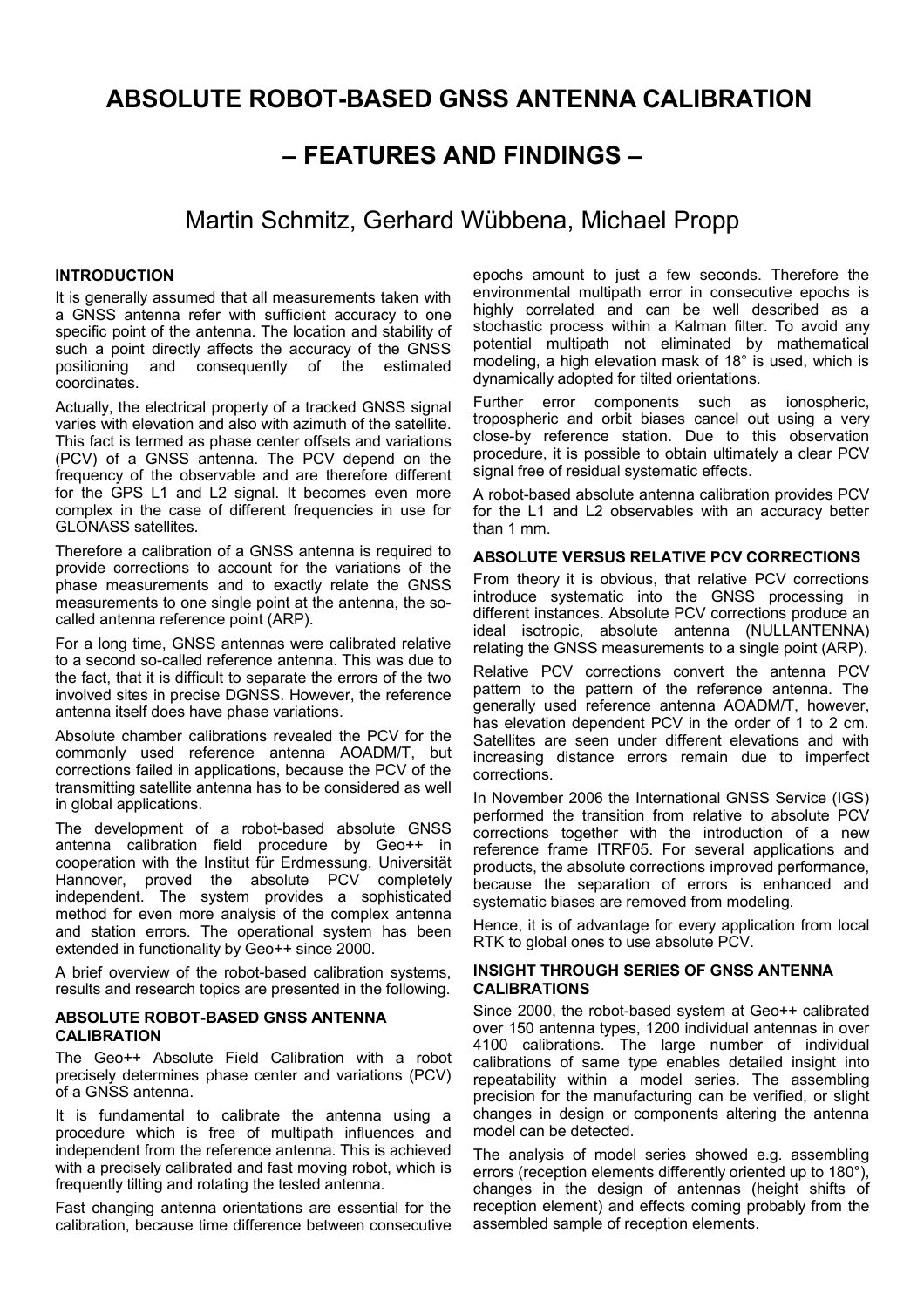Among others, it could be demonstrated that DM-type (Dorne Margolin) antennas, which are one of the best geodetic types, do have outliers and show production changes over serial numbers for every manufacturer.

Furthermore, antenna radomes were often considered to have negligible impact, but significant changes of PCV have been detected with the calibration system.

The consequence is, that applications with highest accuracy requirement must rely on individual antenna calibration.

#### **ROBOT-BASED SYSTEM FOR FURTHER EXPERIMENTAL INVESTIGATIONS**

The absolute antenna calibration system with robot turned out to be an excellent instrument to investigate in general antenna, receiver or station errors. Conducted experiments were expanded to investigate other issues besides pure PCV.

## **MULTIPATH FOR A SINGLE STATION**

Precise DGNSS always involves two stations, which makes the separation of station dependent errors awkward. One such problem is the determination of multipath for one single station. The GNSS processing initially provide only the lump-sum of multipath of both stations. Hence, one station has to be free of multipath to separate it from a second station.

The robot can be used to obtain such a multipath free station. A continuous but (pseudo-) random motion of an antenna on the robot in all directions from a center position removes the systematic multipath effects on that particular station. A quite simple terming for this approach is that the moving robot's purpose is to randomize or noisify multipath on the robot station.

A complete station calibration using such a procedure with the robot is possible, but problems with spatial coverage (satellite constellation), changing site environment, weather influences (reflection coefficient) as well as effort and costs complicate this technique to become an operational procedure. Nevertheless, it is an ideal reference system to determinate the complete absolute multipath effects of one particular station.

From the findings new approaches are under development to enable station calibrations.

#### **NEAR-FIELD AND FAR-FIELD MULTIPATH**

Systematic biases due to reflections in the close vicinity of an GNSS antenna site (pillar, tri-brach, etc.) were known by theory before. With the robot-based absolute antenna calibration such near-field effects on antenna's PCV were determined and investigated in detail.

A particular antenna setup mounted on the robot is constantly rotated and tilted in the calibration procedure, but the geometry between received satellite signals and setup does not change. Due to the very long-periodic multipath in the close vicinity and electro-magnetic interaction of the antenna, the phase variation pattern changes. Therefore, the near-field effect of the antenna can be determined and investigated. The far-field effects are still eliminated by the procedure of the robot antenna calibration.

The difference between a standard calibration and a calibration with a representative mock-up (setup and mounting) will give the impact of the near-field on PCV.

The site multipath influence itself can be separated into near-field and far-field effects, which do have different properties. Near-field effects cause a systematic bias especially in the coordinate height component. Far-field effects can be averaged out by sufficient length of observation data.

Especially for the height, the understanding and correction of near-field effects is essential.

#### **DETERMINATION OF CARRIER-TO-NOISE PATTERN**

GNSS receivers provide regularly signal-to-noise or carrier-to noise (CN0) values of the phase observable. The CN0 values are observable, which carry additional information of the GNSS measurements. Inference on multipath are possible.

The CN0 are used in the robot-based calibration to determine decrease functions, which mainly contain antenna characteristics, but also some receiver dependencies. In general, one can account for the major influences affecting the CN0 readings of an antenna/receiver system. However, a standardization is required to allows the simultaneous use of CN0 decrease functions from different antenna/receiver combination in GNSS applications. A weighting of observations based on standardized CN0 is feasible.

Generally, the L1 CN0 values from all receiver types can be used due to comparable tracking modes based on the C/A code. The L2 values, however, differ and are often not consistent with the actual L2 measurements.<br>Therefore standardization efforts are currently Therefore standardization efforts are currently hampered. For the future better and comparable CN0 values are anticipated from the new civilian codes on all frequencies.

#### **GLONASS PCV**

GLONASS PCV are estimated considering the individual frequency of each GLONASS satellite. Instead of an arbitrary mixture of tracked GLONASS frequencies, the change of PCV with frequency is used to generate a Delta PCV with units of m/25MHz. Hence, the PCV for every individual GLONASS frequency can be computed using the GPS PCV and interpolating for the required GLONASS frequency. The GLONASS PCV are later provided as metric PCV for the frequency channel number k=0.

This approach enables GLONASS PCV from field calibration and reveals differences to GPS PCV and even differences between the individual GLONASS frequencies.

Experiences of the interaction of small PCV differences with tropospheric modeling and amplification using the ionospheric free linear combination (L0) suggest to consider GLONASS PCV. They represent an improvement of modeling, which should not be neglected in the attempt to improve precision of GNSS applications.